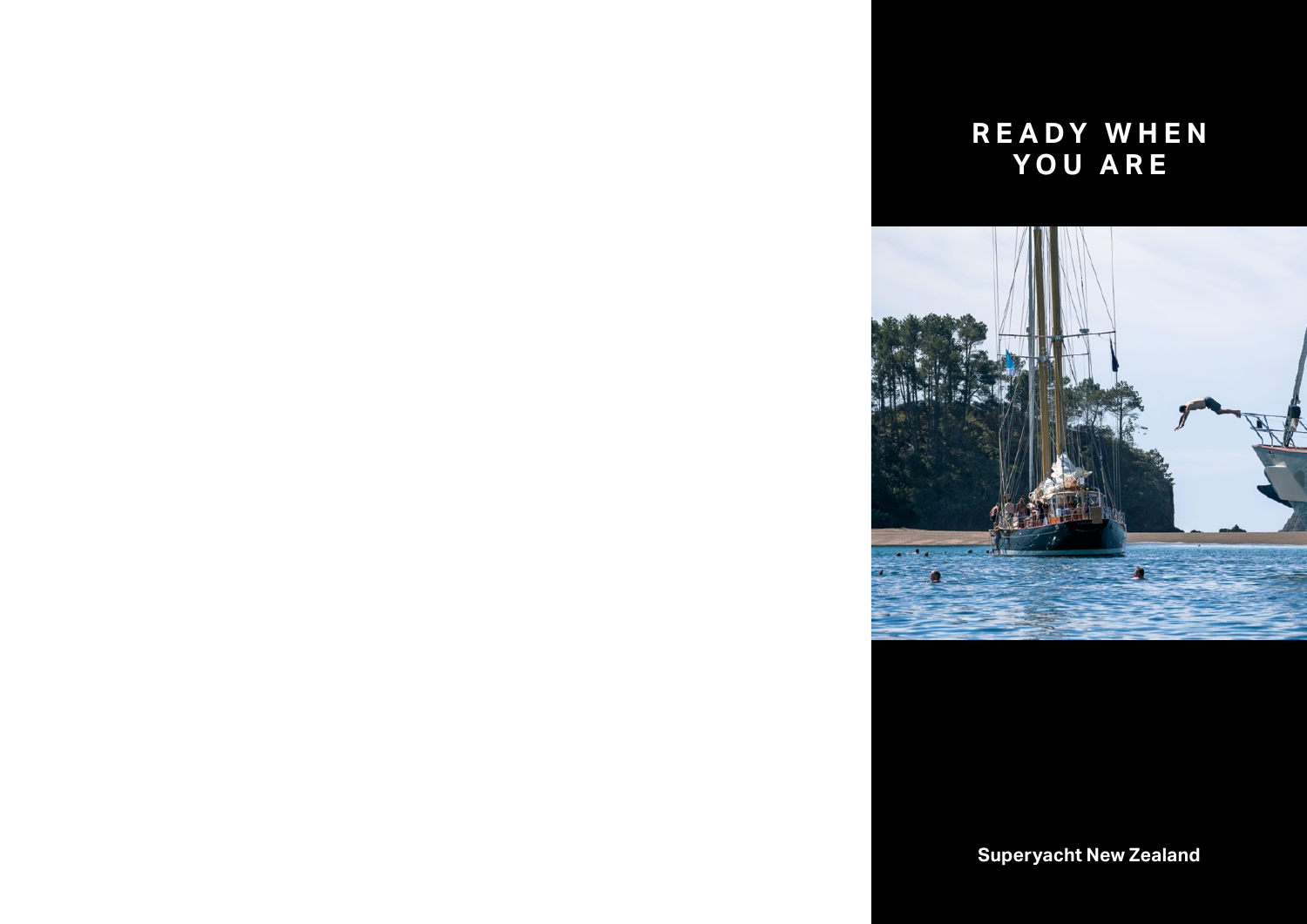### **New Zealand welcomes visiting yachts to our shores**

**We are ready** and looking forward to welcoming superyachts to the South Pacific and New Zealand from August 2022 and to assist you when making plans to visit New Zealand we provide the following helpful information.

#### **Booking a superyacht marina berth in New Zealand**

**Bay of Islands** Bay of Islands Marina Chris Galbraith chris@boimarina.co.nz

**Auckland** Viaduct Marina and Silo Marina john.matla@viaductmarina.co.nz

> Viaduct Harbour marina@viaduct.co.nz

Orams Marine Superyacht Berth Craig Park craig@oramsmarine.co.nz

#### **24-months temporary entry of vessels**

A visiting yacht is entitled to visit New Zealand for up to 24 months without the need for the yacht to be imported into New Zealand. Simply apply for a Temporary Import Entry (TIE) certificate from New Zealand customs prior to arrival in New Zealand.

### **Exempt Goods & Services Tax (GST) of 15%**

A visiting yacht entered on a TIE may purchase goods, equipment and services 'zero rated' of GST if the goods or services are to form part of the yacht and exported with the yacht.

This also includes berthage costs, repairs or refitting work completed whilst in New Zealand. NB: The process is simple with the GST not charged at point of purchase on production of the TIE certificate

Disclaimer This information is a guide only as regulations are subject to interpretation and change.

#### **Superyachts 500 gross tonnage+**

Visiting superyachts 500 tonnes or more will need the services of a pilot when visiting ports in New Zealand. A pilotage exemption/accreditation can be attained for visiting Auckland.

**Contact** Auckland Harbourmaster andrew.hayton@at.govt.nz

#### **Superyacht charter allowed**

Visiting superyachts, that comply with Maritime New Zealand requirements, are welcome to charter. This is best arranged through a local superyacht agent, who will process the necessary paperwork with New Zealand Customs, Maritime New Zealand and the Inland Revenue Department.

#### **Operational logistics for crew**

Crew are not required to pay tax providing they are not present in New Zealand for more than 365 days in any two-year period and are not employed by a New Zealand resident/ New Zealand-controlled company.

For details on key information please download our 'Destination New Zealand' app from the App Store.







### **Key 2022/2023 Dates**

#### **November 2022**

The Superyacht Gathering, Auckland Wednesday 23rd – Friday 25th

#### **February 2023**

New Zealand Millennium Cup Superyacht Regatta Monday 13th – Thursday 16th Russell, Bay of Islands Presented by NZ Marine Export Group **Contact** stacey@nzmarine.com